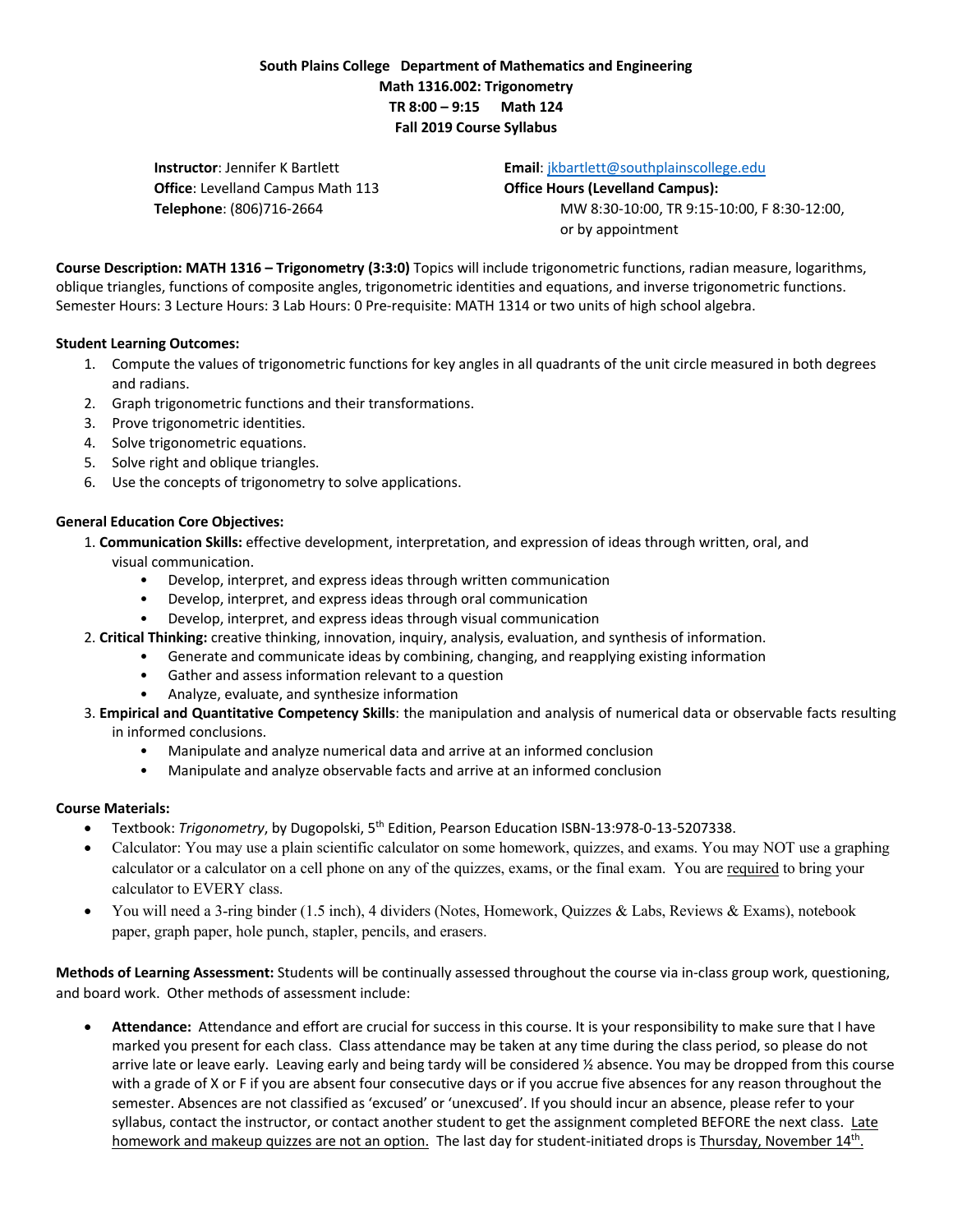• **Homework:** Homework will be assigned at each class meeting. The homework is not a tool by which I torture you, but rather an opportunity for you to practice the skills presented in class which you will be responsible to demonstrate on a quiz the following class period. If you are interested in passing the class, you will need to do well on the quizzes. To do well on the quizzes, you will need to complete the homework. No late assignments will be accepted. You should show all work when doing homework. Simply writing the problem and the answer is not "doing homework." Using a solutions manual or an app that shows you the steps, and copying them down is NOT "doing homework." Remember your effort is key to your success. You have to focus your effort on being able to complete the problems on a quiz/exam without any outside resources. You are responsible for the following homework requirements. Any homework that does not follow the homework requirements will be recorded as a grade of a zero.

Homework Requirements:

1) It must be turned in at the beginning of the class period. Late homework will not be accepted. Late is defined to be: anything turned in after the start of the class period.

2) Homework must be written in pencil on white 8.5 x 11 inch paper. It must be neat and legible. I will be the judge as to what is neat. Just because you can read it doesn't mean that I can interpret it.

3) Only memorization work done on the assignment cover sheet will be graded. All other work must be done on your own paper. The assignment sheet should be stapled to the front of your homework assignment.

4) If you have more than one page to turn in, the pages must be stapled together. Multiple pages that are not stapled or held together by a paperclip, folded corner, spit, gum, etc. will not be accepted and be recorded with a grade of zero. You must staple multiple pages together.

5) Homework must be presented in an orderly manner with the problem running in a single or double column down the page. No more than double column work will be graded.

6) All final answers must be circled to receive credit. Any algebraic answer not circled or "boxed" in will not be graded. Pictures/graphs do not need to be circled or boxed.

- **Notebook:** You will be required to keep all class materials (notes, handouts, homework, quizzes, exams, etc.) organized in a notebook (3-ring binder). These materials are subject to be turned in for grading at any time. Please make certain all materials accompany you to each class meeting. The notebook will have 4 dividers labeled the following: Notes, Homework, Quizzes & Labs, and Reviews & Exams. You will keep the corresponding material under the matching divider.
- **Quizzes:** Short, in-class quizzes that will be given regularly will have problems selected from, or closely related to, your homework. Most, if not all, quizzes will be pop-quizzes so you will need to be prepared every class period. Students arriving late may be denied the chance to take a quiz, if there is one that day. Quizzes must be taken in pencil.
- **Exams:** Exams must be taken in pencil. Student my not leave the examination room for any reason without turning in their exam for grading. The tentative exam dates are as follows:
	- Exam 1: Tuesday, September  $17<sup>th</sup>$  Exam 3: Thursday, November  $7<sup>th</sup>$

- Exam 2: Tuesday, October 15<sup>th</sup> Exam 4: Thursday, November 26<sup>th</sup> (the day before Thanksgiving break) • Final: The comprehensive final will be given on Wednesday, May 8<sup>th</sup> from 8:00 – 10:00 as directed by the official South Plains College Schedule. No make-up final will be given. The final will cover all material covered in-class.
- **Make-up:** Make-up work is given at the discretion of the instructor. NO make-up quizzes or tests are given without prior notification AND proper documentation. If are absent from class, have given prior notification and proper documentation of your absence, you MUST make arrangements to take the quiz or test BEFORE the next class period. Students who do not take quizzes or exams in-class, early or late, forfeit the right to attempt any extra credit on that quiz or exam.

| <b>Grading Policy:</b>               | <b>Grading Scale:</b>   |                                           |   |
|--------------------------------------|-------------------------|-------------------------------------------|---|
| Daily Work (HW, quizzes, labs, etc.) | 16%                     | 90-100%                                   | A |
| Exams (4 total)                      | 16% each (total of 64%) | 80-89%                                    | B |
| Comprehensive Final                  | 20%                     | 70-79%                                    | C |
|                                      |                         | 60-69%                                    | D |
|                                      |                         | $\sim$ $\sim$ $\sim$ $\sim$ $\sim$ $\sim$ |   |

This course and its grade will be recorded on your official transcript. This course 30% F Grades will be posted on Blackboard during the semester usually after exams.

### **Student Responsibilities and Expectations:**

- 1. Come to class on time and prepared to learn. (Pencils, homework, notebook, calculator)
- 2. Read the syllabus.
- 3. Take notes, participate in class, and complete course assignments early enough to seek help if needed.
- 4. Food and drink are not allowed in class, with the exception of bottled water.
- 5. Cell phones and any other electronic devices must be silenced and put away before entering the classroom. Use of these devices during class will result in a zero for that day's quiz, homework, or exam.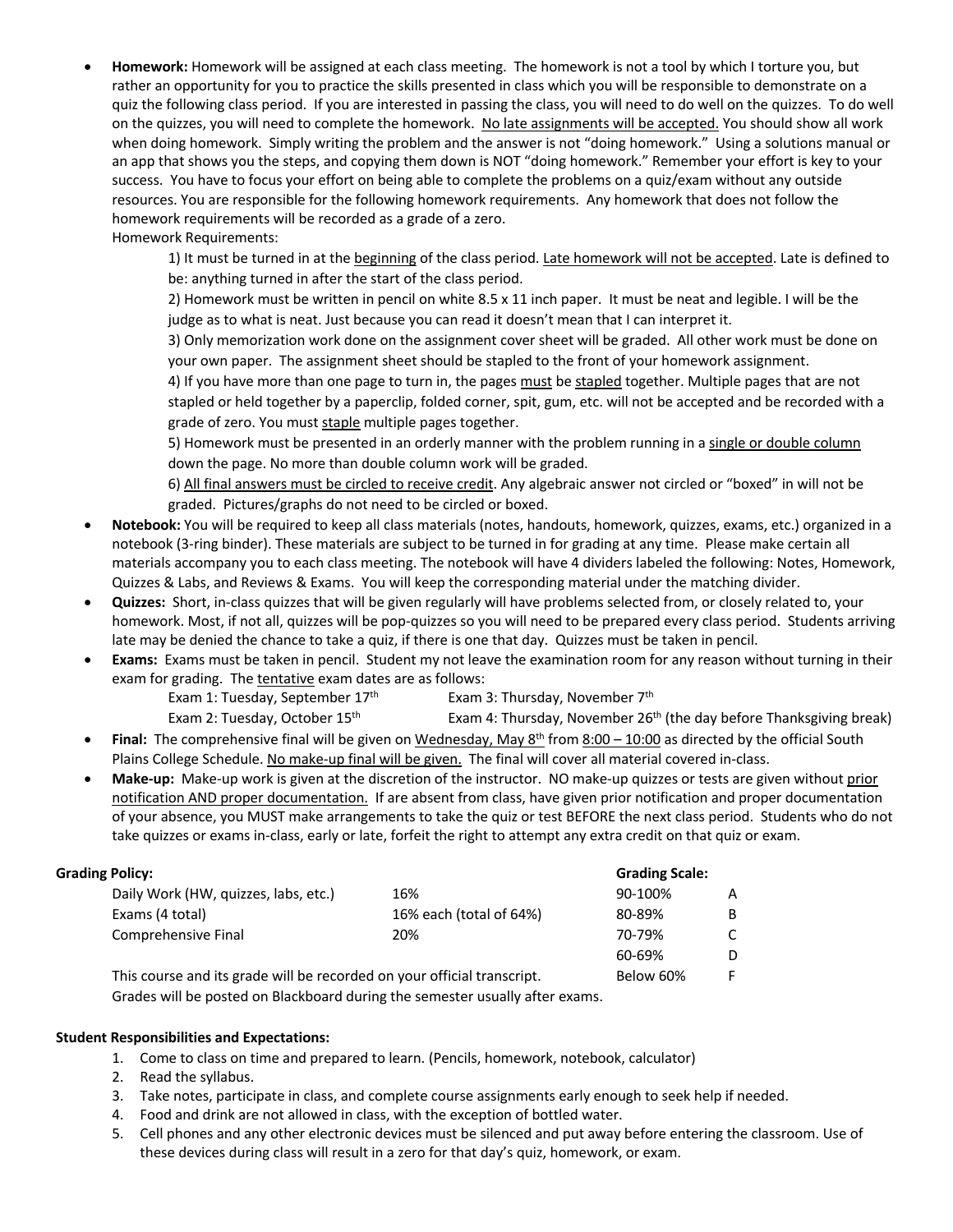### **Resources:**

- I am your first and BEST resource for this class! Feel free to come by during my office hours or email me at jkbartlett@southplainscollege.edu.
- Blackboard is the online course management system that will be used for this course. The course syllabus as well as any other class handouts can be accessed through Blackboard. Login at http://southplainscollege.blackboard.com . The user name and password should be the same as the MySPC and SPC email.
	- User name: first initial, last name, and last 4 digits of the Student ID
	- Password: Original Campus Connect Pin No. (found on SPC acceptance letter)
- Free tutoring is available in M116 on the Levelland campus. Hours for the tutors will be posted by the door of M116.
- Form study groups: Networking is an essential tool both in the classroom and in the workforce!
- Your book that you have already purchased
- Websites that contain helpful videos: patrickjmt.com khanacademy.com

**Disability Statement:** Students with disabilities, including but not limited to physical, psychiatric, or learning disabilities, who wish to request accommodations in this class should notify the Disability Services Office early in the semester so that the appropriate arrangements may be made. In accordance with federal law, a student requesting accommodations must provide acceptable documentation of his/her disability to the Disability Services Office. For more information, call or visit the Disability Services Office at Levelland (Student Health & Wellness Office) 806-716-2577, Reese Center (Building 8) 806-716-4675, or Plainview Center (Main Office) 806-716-4302 or 806-296-9611.

**Religious Holy Days**: In accordance with Section 51.911, Texas Education Code, South Plains College will allow a student who is absent from class for the observance of a religious holy day to take an examination or complete an assignment scheduled for that day within seven (7) calendar days after the absence. Students are required to file a written notification of absence with each instructor within the first fifteen (15) days of the semester in which the absence will occur. Forms for this purpose are available in the Student Services Office along with instructions and procedures. "Religious holy days" means a holy day observed by a religion whose place of worship is exempt from property taxation under Section 11.20, Tax Code.

**Diversity Statement**: In this class, the teacher will establish and support an environment that values and nurtures individual and group differences and encourages engagement and interaction. Understanding and respecting multiple experiences and perspectives will serve to challenge and stimulate all of us to learn about others, about the larger world and about ourselves. By promoting diversity and intellectual exchange, we will not only mirror society as it is, but also model society as it should and can be.

**Non-Discrimination Statement:** South Plains College does not discriminate on the basis of race, color, national origin, sex, disability or age in its programs and activities. The following person has been designated to handle inquiries regarding the non-discrimination policies: Vice President for Student Affairs, South Plains College, 1401 College Avenue, Box 5, Levelland, TX 79336. Phone number 806-716-2360.

**Campus Concealed Carry - Texas Senate Bill - 11** (Government Code 411.2031, et al.) authorizes the carrying of a concealed handgun in South Plains College buildings only by persons who have been issued and are in possession of a Texas License to Carry a Handgun. Qualified law enforcement officers or those who are otherwise authorized to carry a concealed handgun in the State of Texas are also permitted to do so. Pursuant to Penal Code (PC) 46.035 and South Plains College policy, license holders may not carry a concealed handgun in restricted locations. For a list of locations, please refer to the SPC policy at: (http://www.southplainscollege.edu/human\_resources/policy\_procedure/hhc.php). Pursuant to PC 46.035, the open carrying of handguns is prohibited on all South Plains College campuses. Report violations to the College Police Department at 806-716-2396 or 9-1-1.

**Sexual Misconduct Statement**: As a faculty member, I am deeply invested in the well-being of each student I teach. I am here to assist you with your work in this course. If you come to me with other non-course-related concerns, I will do my best to help. It is important for you to know that all faculty members are mandated reporters of any incidents of sexual misconduct. That means that I cannot keep information about sexual misconduct confidential if you share that information with me. Crystal Gilster, the Director of Health & Wellness, can advise you confidentially as can any counselor in the Health & Wellness Center. They can also help you access other resources on campus and in the local community. You can reach Ms. Gilster at 806-716-2362 or email cgilster@southplainscollege.edu or go by the Health and Wellness Center for assistance. You can schedule an appointment with a counselor by calling 806-716-2529.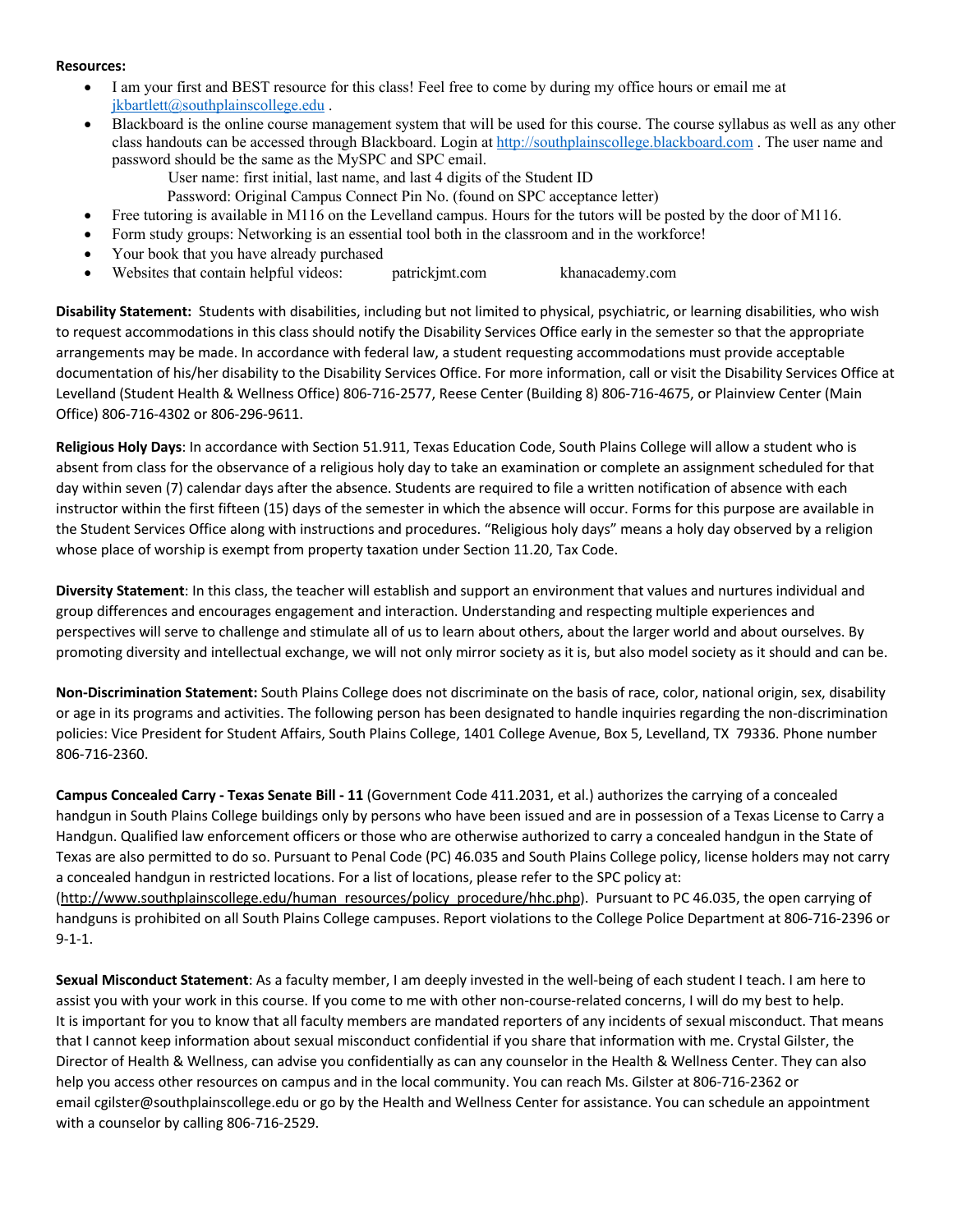**4.1.1.4 Title IX Pregnancy Accommodations Statement**: If you are pregnant, or have given birth within six months, Under Title IX you have a right to reasonable accommodations to help continue your education. To activate accommodations you must submit a Title IX pregnancy accommodations request, along with specific medical documentation, to the Director of Health and Wellness. Once approved, notification will be sent to the student and instructors. It is the student's responsibility to work with the instructor to arrange accommodations. Contact Crystal Gilster, Director of Health and Wellness at 806-716-2362 or email cgilster@southplainscollege.edu for assistance.